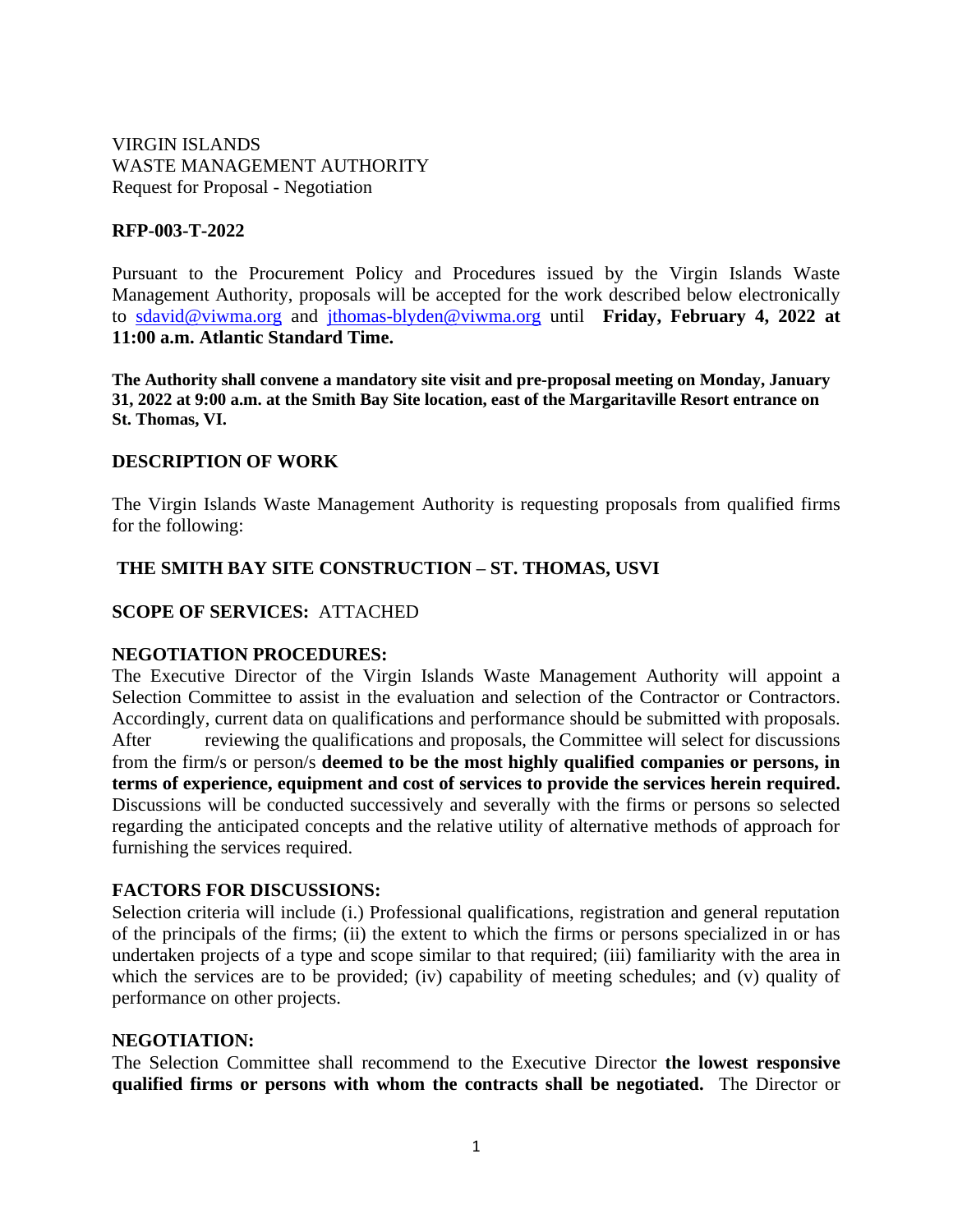Designee, with the assistance of a Negotiation Committee, shall negotiate contracts with such firms or persons.

Should the Authority be unable to negotiate satisfactory contracts with the firms or any of them considered to be the most qualified, at a price she determines to be fair and reasonable to the Authority, negotiations with those firms will be formally terminated. Negotiations will then be commenced with the next most qualified, the third most qualified or additional firms, in order of preference and their competence and qualifications, and shall continue until agreements are reached.

### **INSTRUCTION TO PROPOSERS**

Information provided in the scope of work is to be used only for purposes of preparing a proposal. It is further expected that each proposer will read the scope of work with care, for failure to meet certain specified conditions may invalidate the proposal.

The Virgin Islands Waste Management Authority reserves the right to reject any or all proposals or any portion thereof and to accept the proposal or proposals deemed most advantageous to Authority. Price shall not be the sole criterion for awarding contracts for this project. Scope and quality of work proposed and the ability of the proposer to satisfactorily complete this type of work shall be considered.

Applicants are required to submit proposals based on the appended scope of work. Alternative proposals recommending new procedures and technology other than that requested in the scope of work will receive consideration providing such new procedures and/or technology is clearly explained. Any exceptions to the requirements requested herein must be clearly noted in writing and be included as part of the proposal. However, the Authority, in its sole discretion, reserves the right to determine that such new procedures or technology is not responsive to this RFP.

The information contained herein is believed to be accurate but is not to be considered in any way as a warranty. Request for additional information clarifying the Scope of Work should be directed in writing to **Ms. Sandra David, Director of Procurement & Property**.

### **STATEMENT OF PURPOSE**

The Smith Bay Site Construction – St. Thomas, USVI

#### **SUBMISSION OF PROPOSALS**

Proposals shall be received electronically as follows:

**Ms. Sandra David Director, Procurement & Property V.I. Waste Management Authority [sdavid@viwma.org](mailto:sdavid@viwma.org) RFP-003-T-2022**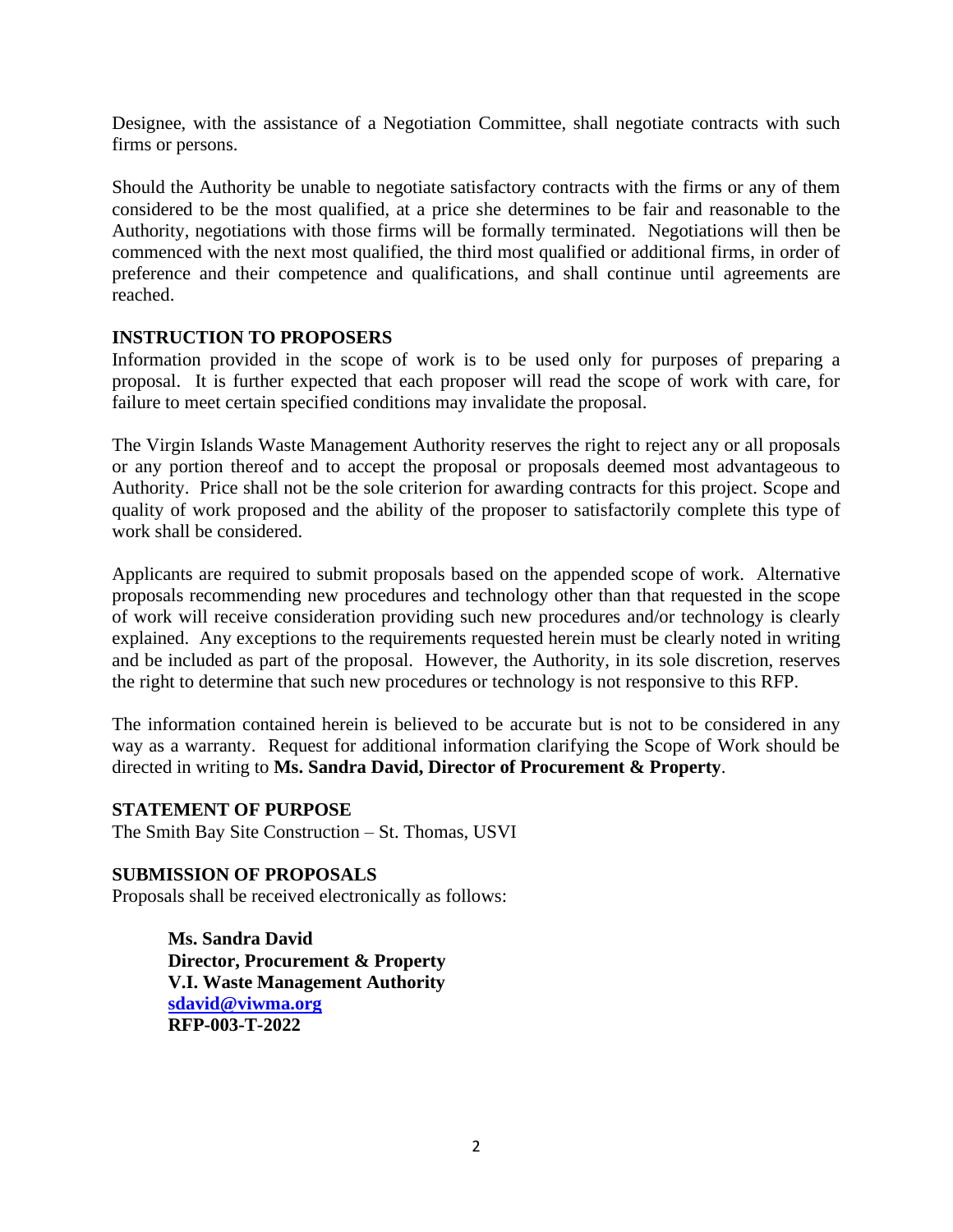### **WITHDRAWALS OF PROPOSAL**

A proposal may be withdrawn at any time prior to the time specified as the closing time for acceptance of proposals. However, no proposal shall be withdrawn or canceled for a period of ninety (90) days after said closing time for acceptance of proposals nor shall the successful proposer withdraw or cancel or modify his proposal, except at the request of the Authority after having been notified that said proposal has been accepted by Authority.

### **INTERPRETATION OF SPECIFICATIONS**

If any person contemplating submitting a proposal requires clarification of any part of the scope of work, he/she may submit to the Authority a written request for an interpretation thereof to **Ms. Sandra David, Director of Procurement & Property.** The person submitting the request will be responsible for its prompt delivery. Any interpretation of the scope of work will be made in writing to all prospective proposers. Oral explanations will not be binding.

### **CONSIDERATION OF PROPOSAL**

This RFP does not commit the Authority to the award of a contract or contracts, nor pay any cost incurred in the preparation and submission of proposals in anticipation of a contract. The Authority reserves the right to reject any or all proposals and to disregard any informality and/or irregularity in the proposal when, in its opinion, the best interest of the Authority will be served by such action.

### **ACCEPTANCE OF PROPOSALS**

The Authority will notify in writing acceptance of one or more of the proposals. Failure to provide any supplementary documentation to comply with the submitter's proposal may be grounds for disqualification.

### **CONTENTS OF PROPOSAL**

The following is a list of information to be included in the written proposal. Failure to comply with all the requirements as outlined may disqualify the proposer.

- 1. Introductory letter about the applicant:
	- a. Firm Name, address, fax and telephone
	- b. Type of service for which Firm is qualified.
- 2. Organization:
	- a. Names/addresses of Principals of Firm.
	- b. Names of key personnel with experience of each and length of time in organization.
	- c. Number of staff available for assignment. (Local & Off-Territory)
	- d. Copy of Articles of Incorporation
	- e. Copy of Certificate of Resolution
	- f. Copy of valid VI General Contractor Business License
- 3. Outside consultants that will be retained for this project and percentage of work to be sub-contracted.
- 4. Project experience:
	- a. List of completed projects of similar type and estimated cost of each.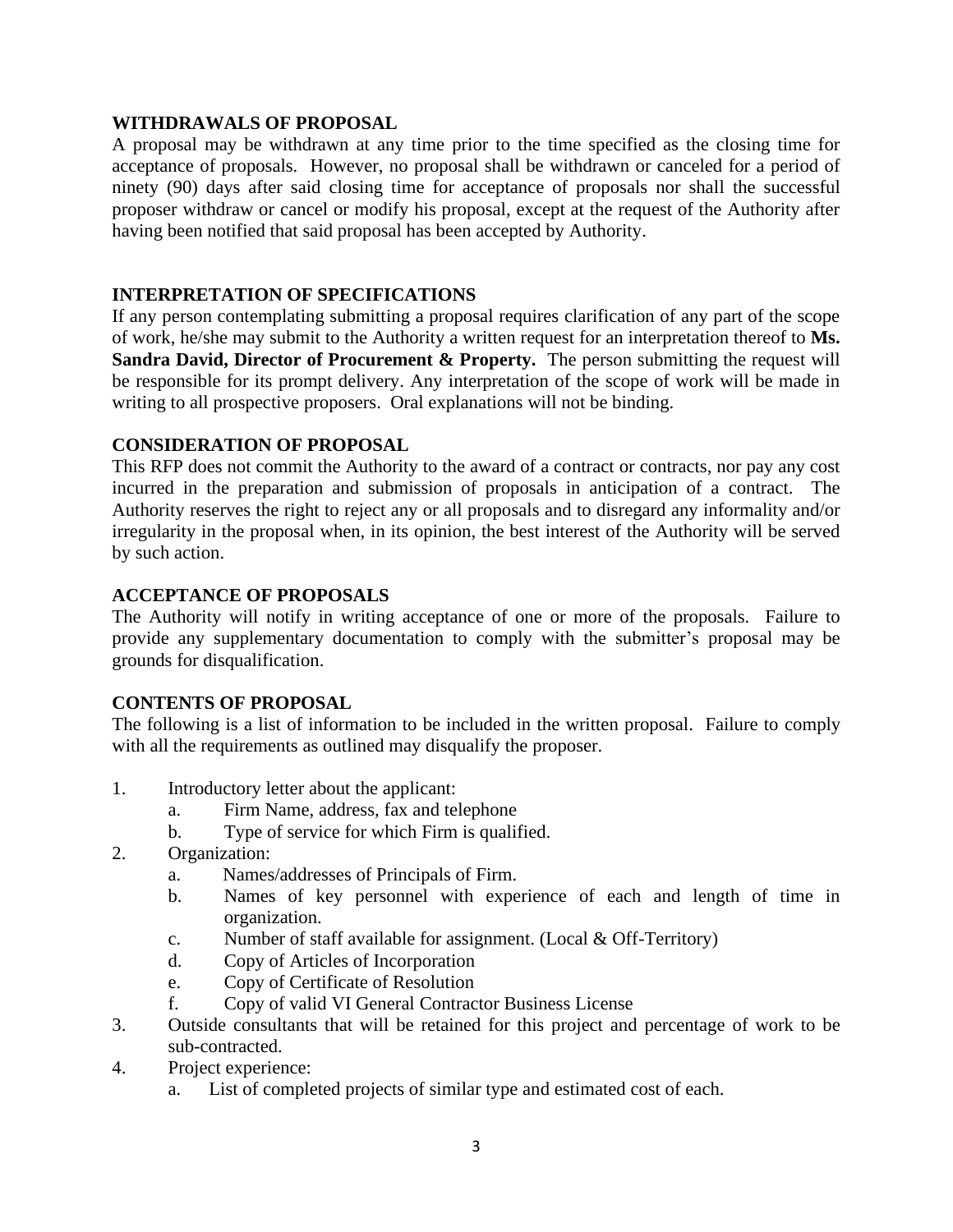b. Current projects underway; scope; percentage completed to date and estimated cost of each.

5. Project References: (including a notarized written consent from the authorized representative which must include: name; telephone number; e-mail address and facsimile number).

6. Project Approach:

Describe how you will approach this project and availability to perform the services requested.

7. Cost

### **CONFLICT OF INTEREST**

A Proposer filing a proposal hereby certifies that no officer, agent or employee of the Authority has a pecuniary interest in this proposal or has participated in contract negotiations on behalf of the Authority; that the proposal is made in good faith without fraud, collusion, or connection of any kind with any other Proposer for the same request for proposals; the Proposer is competing solely in its own behalf without connection with, or obligation to, any undisclosed person or firm.

### **LICENSE REQUIREMENT**

An award will not be made to any firm or individual doing business in the Virgin Islands to perform work with the Authority until evidence is submitted that the said firm or individual has a valid V.I. Business License to do business in the Virgin Islands. Proposers must submit hard copy of a valid V.I. business license within ten (10) working days after award.

All Proposers submitting as Joint Ventures must be licensed as a Joint Venture in the Virgin Islands.

### **FEDERAL REQUIRMENTS**

Federally funded contracts shall comply with the requirements of the federal program under which the funds were awarded, and the requirements outlined in Title 2, CFR Part 200 of the Unified Administrative Requirements.

### **EQUAL OPPORTUNITY CLAUSE**

The Contractor hereby agrees that it will incorporate or cause to be incorporated into any contract for construction work, or modification thereof, as defined in the regulations of the Secretary of Labor at 41 CFR Chapter 60, which is paid for in whole or in part with funds obtained from the federal government or borrowed on the credit of the federal government pursuant to a grant, contract, loan insurance, or guarantee, or undertaken pursuant to any federal program involving such grant, contract, loan, insurance or guarantee. During the performance of this contract, the Contractor agrees as follows: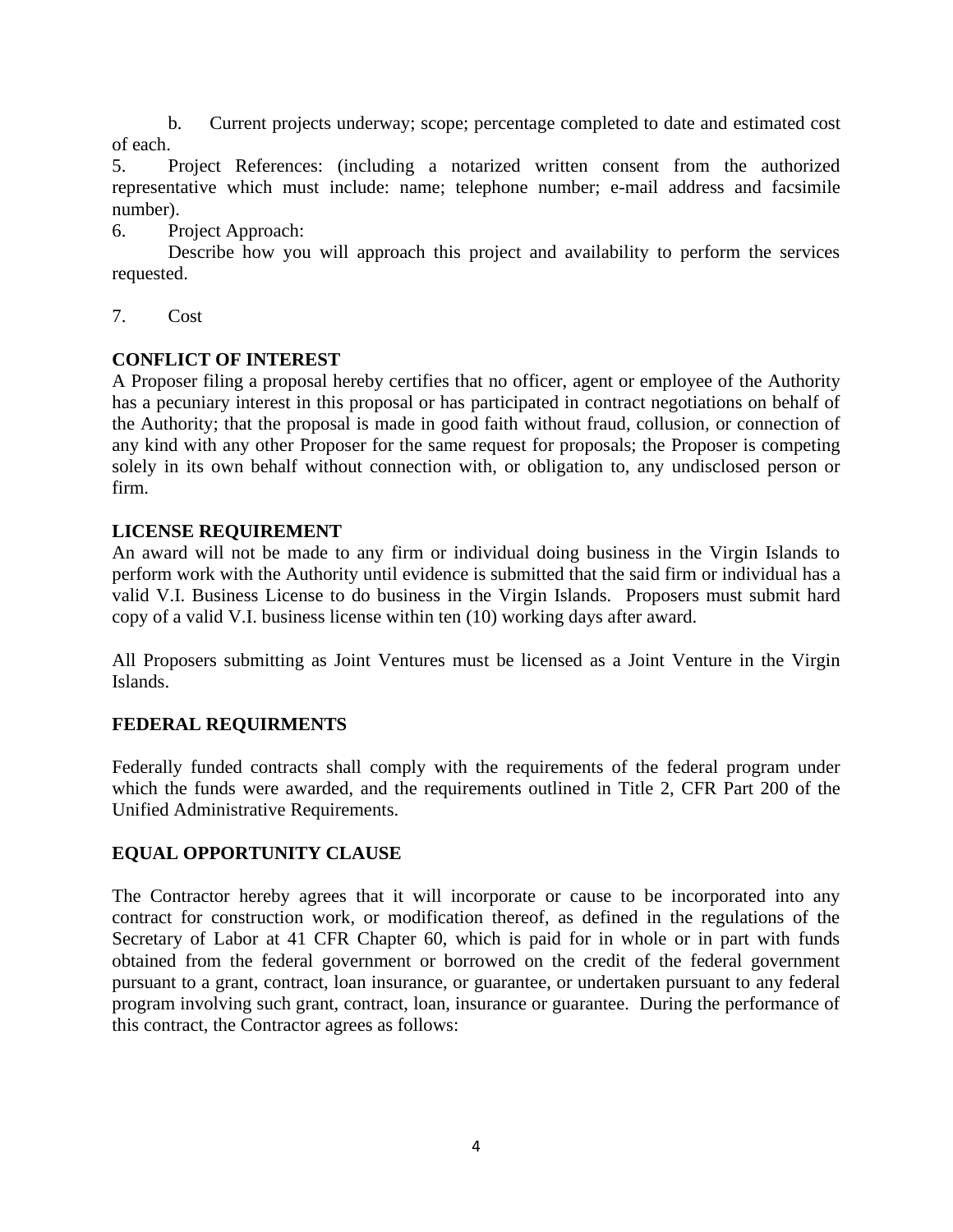(1) The contractor will not discriminate against any employee or applicant for employment because of race, color, religion, sex, sexual orientation, gender identity, or national origin. The contractor will take affirmative action to ensure that applicants are employed, and that employees are treated during employment without regard to their race, color, religion, sex, sexual orientation, gender identity, or national origin. Such action shall include, but not be limited to the following:

Employment, upgrading, demotion, or transfer; recruitment or recruitment advertising; layoff or termination; rates of pay or other forms of compensation; and selection for training, including apprenticeship. The contractor agrees to post in conspicuous places, available to employees and applicants for employment, notices to be provided setting forth the provisions of this nondiscrimination clause.

(2) The contractor will, in all solicitations or advertisements for employees placed by or on behalf of the contractor, state that all qualified applicants will receive consideration for employment without regard to race, color, religion, sex, sexual orientation, gender identity, or national origin.

(3) The contractor will not discharge or in any other manner discriminate against any employee or applicant for employment because such employee or applicant has inquired about, discussed, or disclosed the compensation of the employee or applicant or another employee or applicant. This provision shall not apply to instances in which an employee who has access to the compensation information of other employees or applicants as a part of such employee's essential job functions discloses the compensation of such other employees or applicants to individuals who do not otherwise have access to such information, unless such disclosure is in response to a formal complaint or charge, in furtherance of an investigation, proceeding, hearing, or action, including an investigation conducted by the employer, or is consistent with the contractor's legal duty to furnish information.

(4) The contractor will send to each labor union or representative of workers with which he has a collective bargaining agreement or other contract or understanding, a notice to be provided advising the said labor union or workers' representatives of the contractor's commitments under this section, and shall post copies of the notice in conspicuous places available to employees and applicants for employment.

(5) The contractor will comply with all provisions of Executive Order 11246 of September 24, 1965, and of the rules, regulations, and relevant orders of the Secretary of Labor.

(6) The contractor will furnish all information and reports required by Executive Order 11246 of September 24, 1965, and by rules, regulations, and orders of the Secretary of Labor, or pursuant thereto, and will permit access to his books, records, and accounts by the administering agency and the Secretary of Labor for purposes of investigation to ascertain compliance with such rules, regulations, and orders.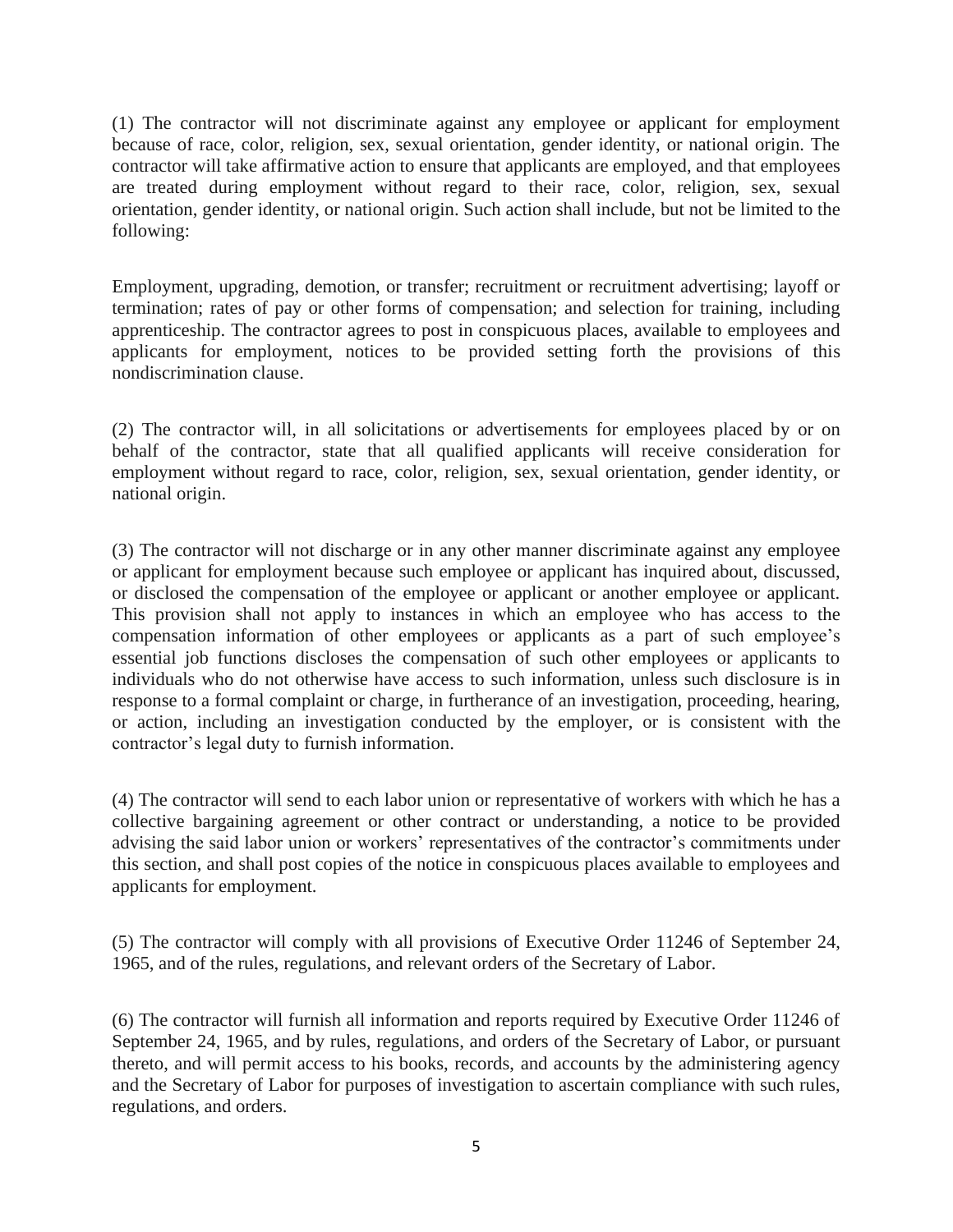(7) In the event of the contractor's noncompliance with the nondiscrimination clauses of this contract or with any of the said rules, regulations, or orders, this contract may be canceled, terminated, or suspended in whole or in part and the contractor may be declared ineligible for further Government contracts or federally assisted construction contracts in accordance with procedures authorized in Executive Order 11246 of September 24, 1965, and such other sanctions may be imposed and remedies invoked as provided in Executive Order 11246 of September 24, 1965, or by rule, regulation, or order of the Secretary of Labor, or as otherwise provided by law.

(8) The contractor will include the portion of the sentence immediately preceding paragraph (1) and the provisions of paragraphs (1) through (8) in every subcontract or purchase order unless exempted by rules, regulations, or orders of the Secretary of Labor issued pursuant to section 204 of Executive Order 11246 of September 24, 1965, so that such provisions will be binding upon each subcontractor or vendor. The contractor will take such action with respect to any subcontract or purchase order as the administering agency may direct as a means of enforcing such provisions, including sanctions for noncompliance:

*Provided,* however, that in the event a contractor becomes involved in, or is threatened with, litigation with a subcontractor or vendor as a result of such direction by the administering agency, the contractor may request the United States to enter into such litigation to protect the interests of the United States.

The applicant further agrees that it will be bound by the above equal opportunity clause with respect to its own employment practices when it participates in federally assisted construction work: *Provided,* That if the applicant so participating is a State or local government, the above equal opportunity clause is not applicable to any agency, instrumentality or subdivision of such government which does not participate in work on or under the contract.

The applicant agrees that it will assist and cooperate actively with the administering agency and the Secretary of Labor in obtaining the compliance of contractors and subcontractors with the equal opportunity clause and the rules, regulations, and relevant orders of the Secretary of Labor, that it will furnish the administering agency and the Secretary of Labor such information as they may require for the supervision of such compliance, and that it will otherwise assist the administering agency in the discharge of the agency's primary responsibility for securing compliance.

The applicant further agrees that it will refrain from entering into any contract or contract modification subject to Executive Order 11246 of September 24, 1965, with a contractor debarred from, or who has not demonstrated eligibility for, Government contracts and federally assisted construction contracts pursuant to the Executive Order and will carry out such sanctions and penalties for violation of the equal opportunity clause as may be imposed upon contractors and subcontractors by the administering agency or the Secretary of Labor pursuant to Part II, Subpart D of the Executive Order. In addition, the applicant agrees that if it fails or refuses to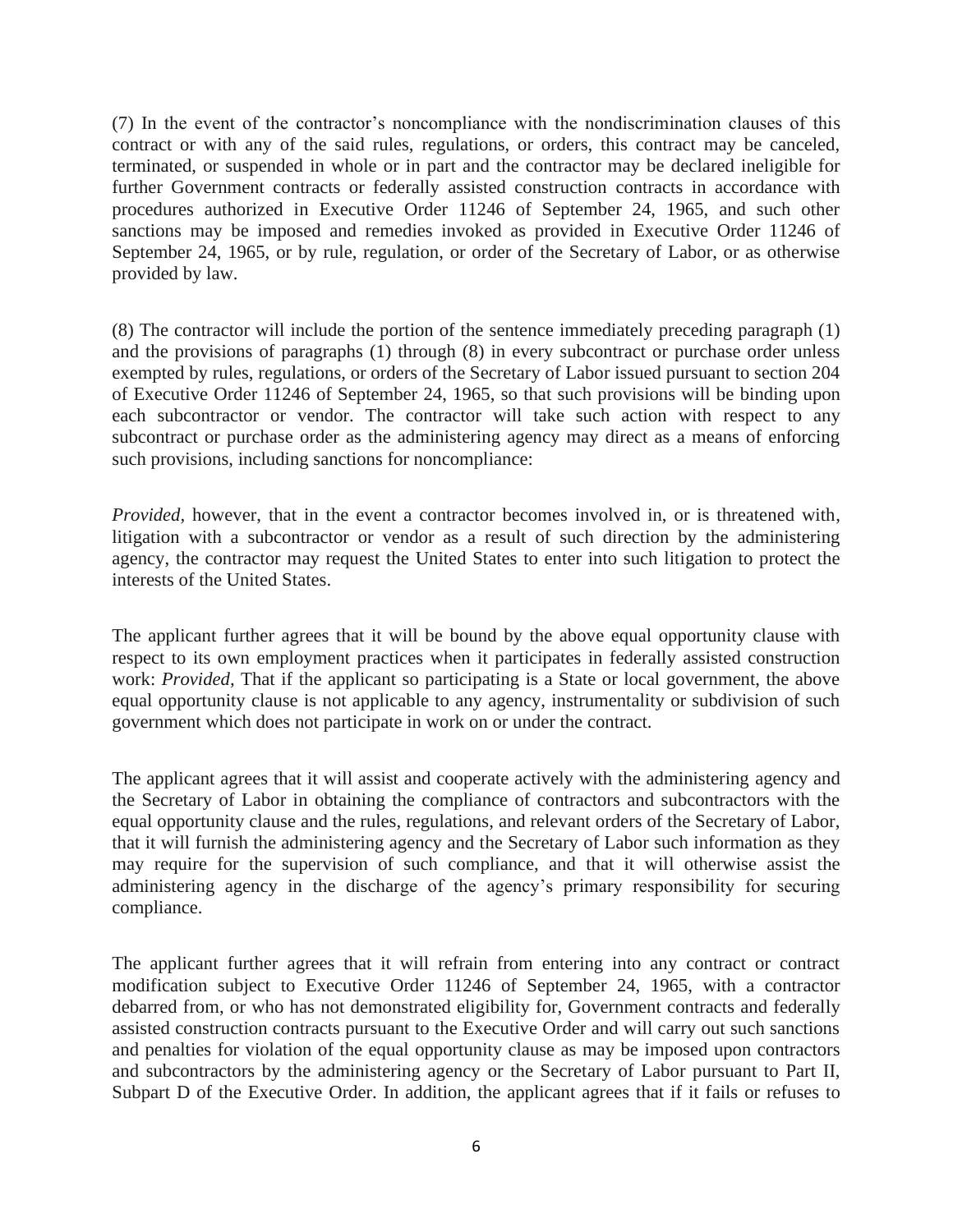comply with these undertakings, the administering agency may take any or all of the following actions: Cancel, terminate, or suspend in whole or in part this grant (contract, loan, insurance, guarantee); refrain from extending any further assistance to the applicant under the program with respect to which the failure or refund occurred until satisfactory assurance of future compliance has been received from such applicant; and refer the case to the Department of Justice for appropriate legal proceedings.

# C**LEAN AIR ACT & FEDERAL WATER POLLUTION CONTROL ACT**

The Contractor hereby agrees to will comply with all applicable standards, orders or regulations issued pursuant to the Clean Air Act (42 U.S.C. 7401-7671q) and the Federal Water Pollution Control Act as amended (33 U.S.C. 1251-1387.

# **CONTRACT WORK HOURS AND SAFETY**

The Contractor hereby agrees to comply with the provisions and requirements in accordance with 40U.S.C. 3702 and 3704 (29 CFR Part 5).

### **REQUIRED DOCUMENTS**

COMPREHENSIVE LIABILITY INSURANCE: The successful Proposer will be required to obtain and have in place the required Comprehensive Liability Insurance at a minimum of One Million Dollars (\$1,000,000). Insurance policy(ies) shall name the Authority as **"Additional**  Insured". The successful Proposer must provide to the Authority a valid insurance certificate within ten (10) working days after award.

WORKERS' COMPENSATION: Within ten (10) working days after award of project the successful Proposer must submit a copy of their certificate providing that the firm and its agents are covered by Workers' Compensation Employer's Liability.

FAILURE TO PROVIDE THE CERTIFICATES WITHIN THE STATED TIME PERIOD MAY RESULT IN THE PROPOSAL DEEMED NON-RESPONSIVE AND MAY BE IMMEDIATELY DISQUALIFIED WITH NO FURTHER CONSIDERATION GIVEN FOR A POTENTIAL AWARD OF THE CONTRACT.

### **REQUIREMENTS FOR CORPORATIONS:**

- 1. ARTICLES OF INCORPORATION
- 2. CERTIFICATE OF CORPORATE RESOLUTION
- 3. CERTIFICATE OF GOOD STANDING

THESE WILL BE REQUIRED PRIOR TO AWARD OF CONTRACT.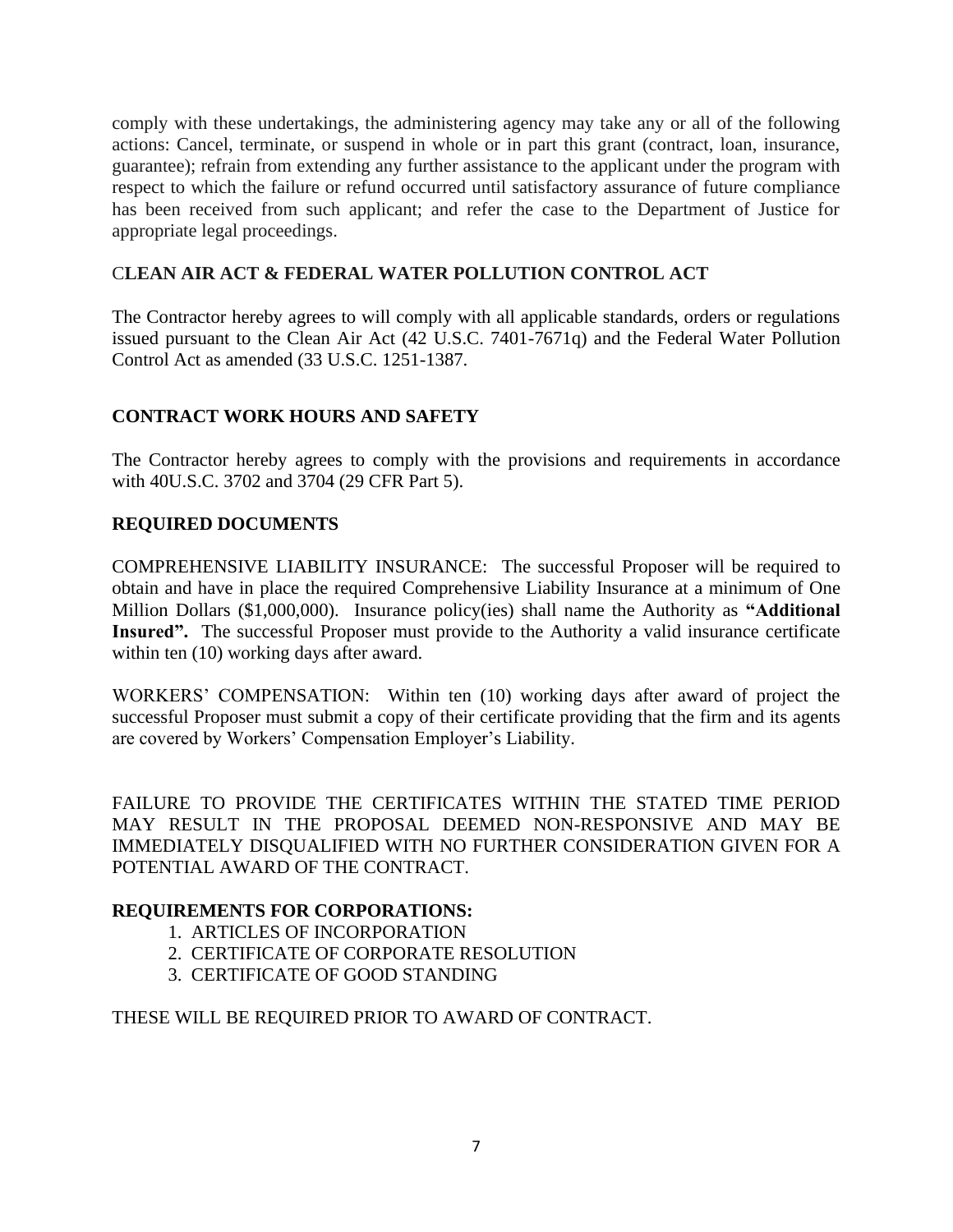### **Scope of Work for Smith Bay Site Construction, St. Thomas, U.S.VI.**

### **Scope of Work**

- 1. This scope of work details the development and construction of the Smith Bay manned bin site.
	- a. Clear and prepare the site for complete fencing construction.
	- b. Install 8 foot chain link fence (40 gauge) with barbed wire fencing around the perimeter (319').
	- c. Install 2- 25 foot Slide Gates with cantilever.
	- d. Clear and prepare the remainder of site for the booth foundation construction, bin positioning and complete grading for stormwater management and landscaping.
	- *e.* Construct four 2' X 2' X 1.5' rebar reinforced concrete footings embedded 1 foot below ground surface for the booth.
	- *f.* Complete plantings, site cover, and gravel areas for lanes/ driveways.
	- *g.* Install conduits (standard size networking/ electrical conduits) for security camera system.
	- *h.* Complete power hook ups for electrical service and meter base to the booth. Install an electrical disconnect switch to enable generator hook up.
	- *i.* Install irrigation system for landscaping.

### Notes:

- 1. The contractor is responsible to provide or solicit the construction materials, equipment and labor.
- 2. The contractor will install conduits for security camera and networking system.
- 3. The contractor will install irrigation system for all plantings to ensure established health is achieved. This system must be monitored for four months.
- 4. The contractor is responsible for making contact with the local utility companies such as WAPA, and Viya and DPW to identify and provide information on the underground utilities within the limits of the proposed work area.
- 5. The Contractor will furnish all labor, materials, and equipment for completing each scope of work task. The Engineering and Solid Waste Division will provide supervision.
- 6. The Contractor is required to have all materials on-hand and staged before commencement of work.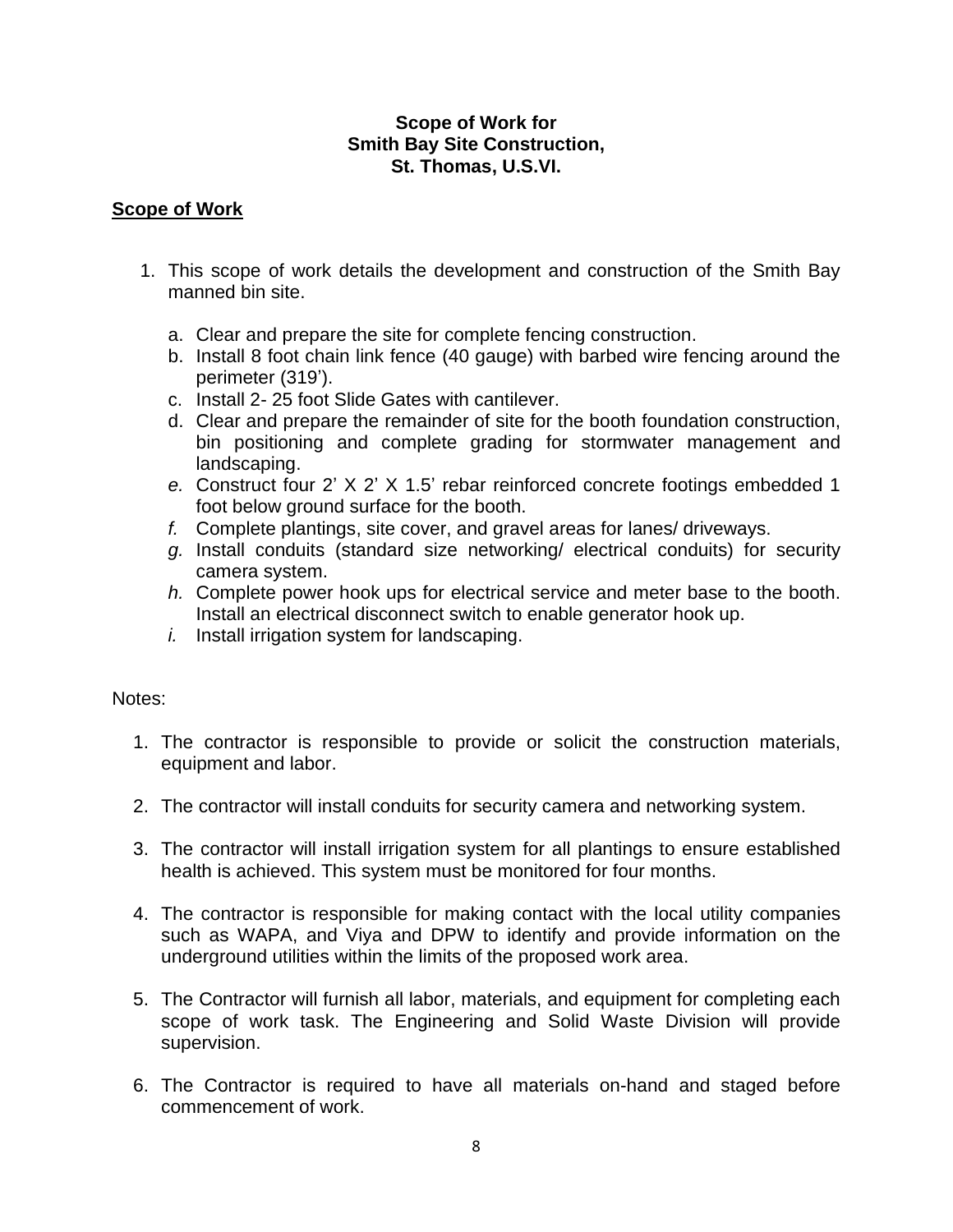- 7. The Contractor is responsible to restore the site to its original condition or better.
- 8. The Contractor shall furnish all safety measures; and work areas must be kept clean and completely secured. (Barricade/security fence must be installed to prevent unauthorized access to the work areas and equipment).
	- a. Set up barricade/security fence around trenched areas, and or heavy equipment.
	- b. Always Maintain work area and secure the same at the end of each work day to avoid accidents.
	- c. Proper signage should always be in-place.
- 9. Inspection and acceptance of work to be performed will be conducted by VIWMA Engineering and Solid Waste Division, during the process and upon completion of the job.
- 10.The Contractor shall execute work and store materials in a manner to maintain integrity of all parts of the fence and booth.
- 11.The Contractor is responsible for all other required work whether implied or incidental to the proper completion of the project. This also includes all quality assurance, quality control, and systems acceptance testing.
- 12.The Contractor must comply with all OSHA regulations of 29 CFR 1926 which includes but not limited to
	- i. Subpart C: General Safety and Health Provisions
	- ii. Subpart D: Occupational Health and Environmental Controls
	- iii. Subpart E: Personal Protective and Life Saving Equipment
	- iv. Subpart G: Signs, Signals, and Barricades
	- v. Subpart O: Motor Vehicles, Mechanized Equipment
	- vi. Subpart P: Excavations
- 13.The Contractor must also comply with OSHA's 1910:
	- i. Subpart I: Personnel Protective Equipment
	- ii. Section 134: Respiratory Protection
	- iii. Subpart J: General Environmental Control
	- iv. Section 141: Sanitation
	- v. Section 143: Non-water carriage disposal systems
	- vi. Section 146: Permit required confined spaces
- 14.In the event of any unforeseen circumstance, before proceeding with the Contractor must contact the designated person from the Engineering or Solid Waste Division.
- 15.The Contractor along with assistance from the Engineering or Solid Waste Division shall coordinate and provide documentation of notification of pending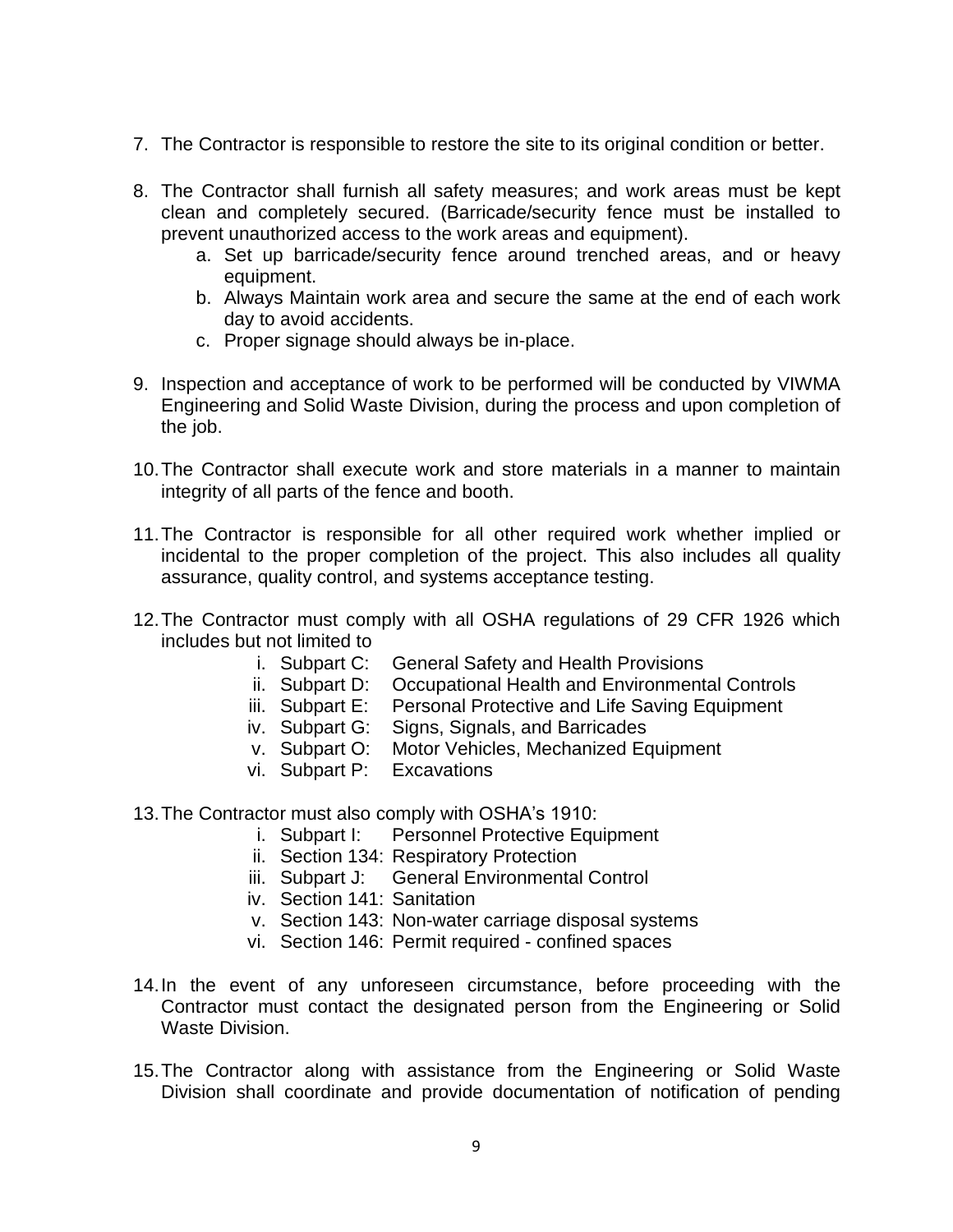work to owners of all existing utilities, structures, and appurtenances not scheduled for removal.

16.The Contractor shall properly safeguard all existing utilities, structures, and appurtenances not scheduled for removal and shall restore and repair any such items or facilities damaged by his/her operations at no cost to VIWMA.

Design Notes:

- 1. Fencing construction will follow the Chain Link Fence standards provided (664001-02).
- 2. Foundation should follow the provide drawing layout.
- 3. See attached site location and layout.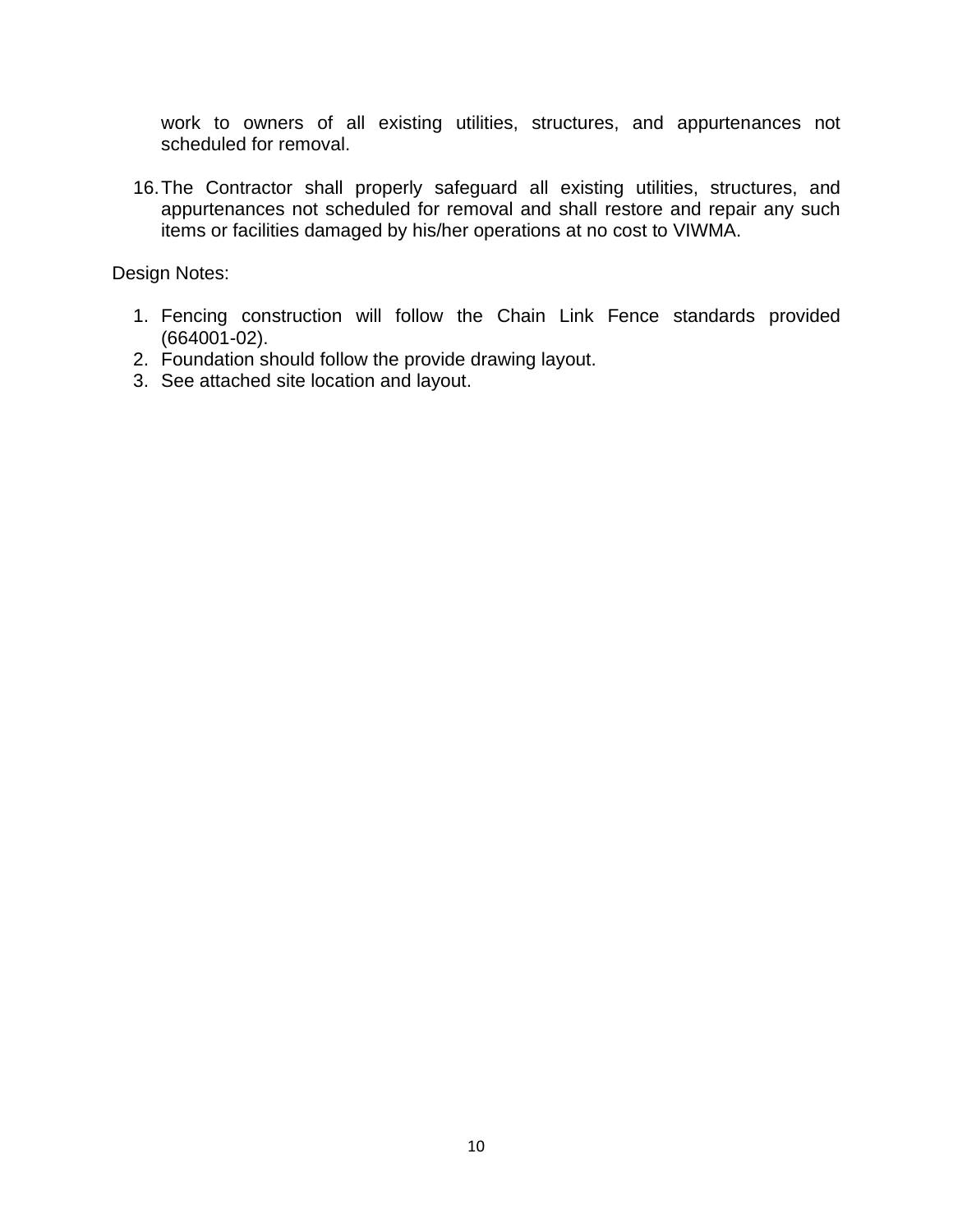### **Bid Sheet**

|    | <b>SERVICES</b>                       | <b>UNIT</b> | Quantity       | Unit Rate | <b>TOTAL</b> |
|----|---------------------------------------|-------------|----------------|-----------|--------------|
| 1. | Fencing 8' High with<br>barbwire      | Per foot    | 319            |           |              |
| 2. | Slide Gate with Cantilever            | Per gate    | $\overline{2}$ |           |              |
| 3. | Site clearing and grading             | Lump sum    | $\mathbf{1}$   |           |              |
| 4. | Landscaping with<br>irrigation system | Lump sum    | $\mathbf{1}$   |           |              |
| 5. | Booth Tiedown                         | Lump sum    | $\mathbf 1$    |           |              |
| 6. | Conduits for security<br>system       | Lump sum    | $\mathbf{1}$   |           |              |
|    | <b>Grand Total</b>                    |             |                |           |              |

**Note: If the work warrants more than the above quantities, the Contractor shall communicate with VIWMA and proceed only with written approval. The additional cost will be based on the rates provided above.**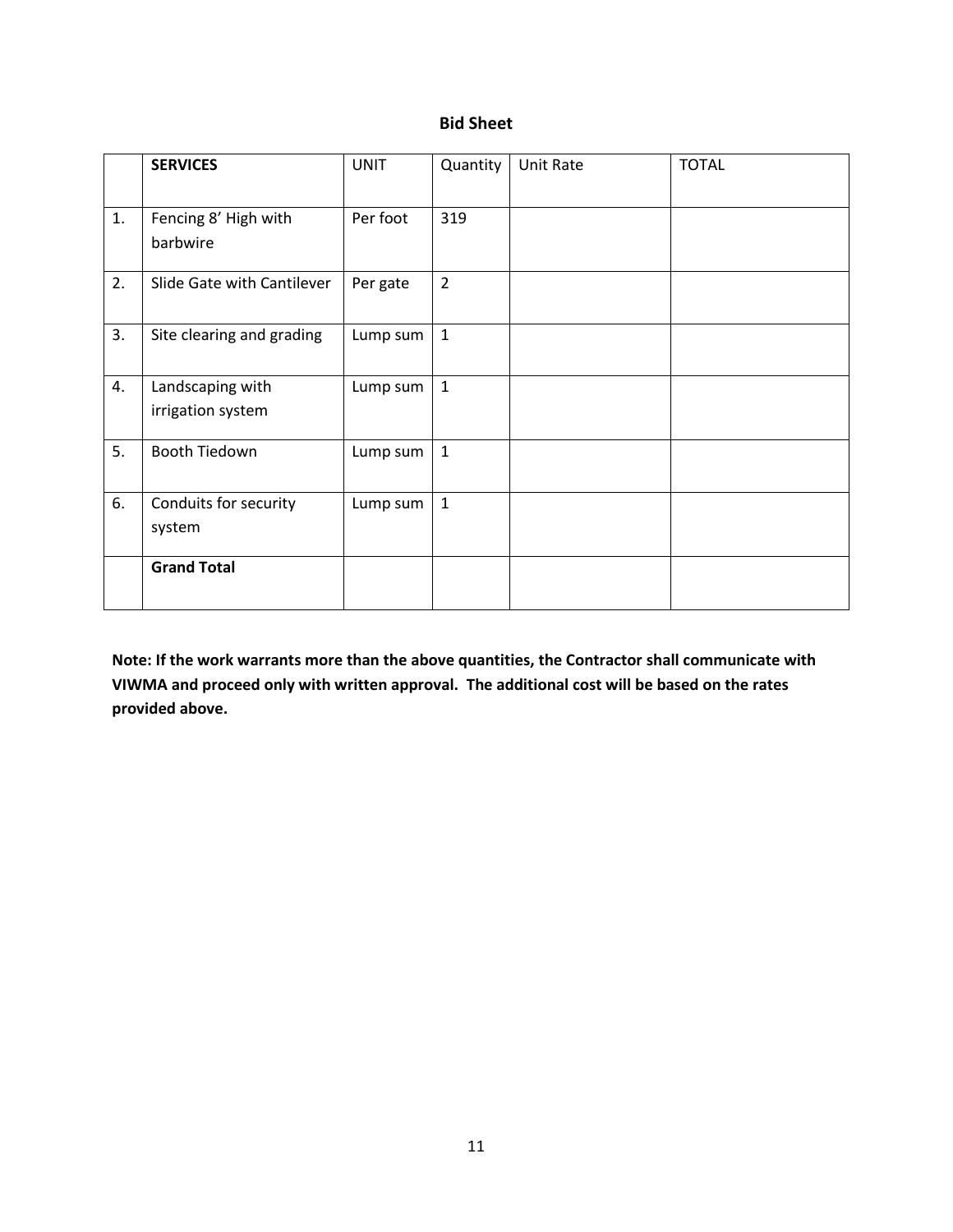# **Smith Bay Site Layout Drawing**